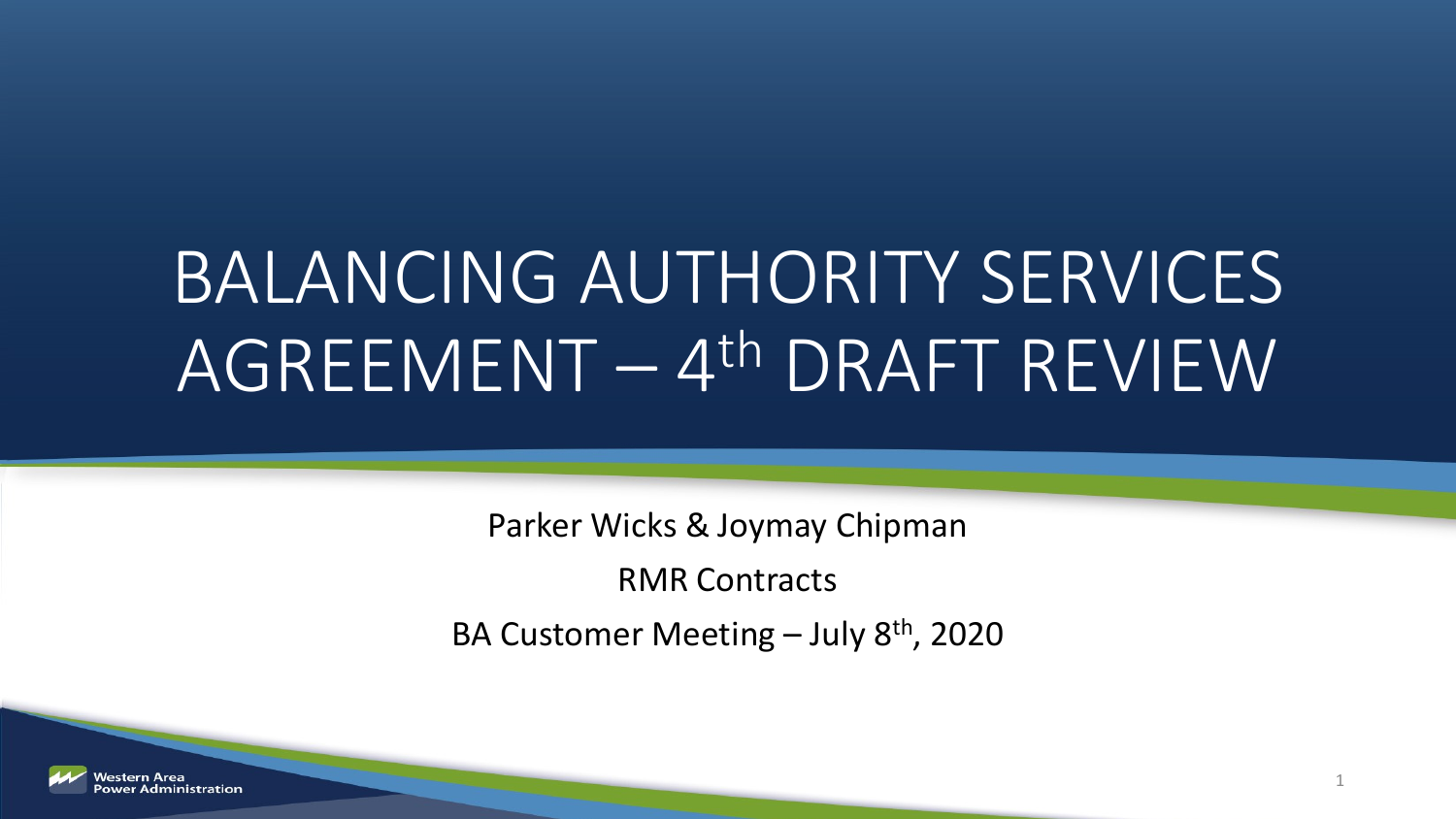#### AGENDA

- 8:30 am 10:00 am: BA Services Agreement Review/Discussion
- 10:00 am 10:10 am: Break
- 10:10 am 12:30 am: Continue BA Services Agreement Review/Discussion
- $\bullet$  12:30 pm  $-$  1:30 pm: Break for lunch
- 1:30 pm 3:00 pm: Operations/Technical Discussions

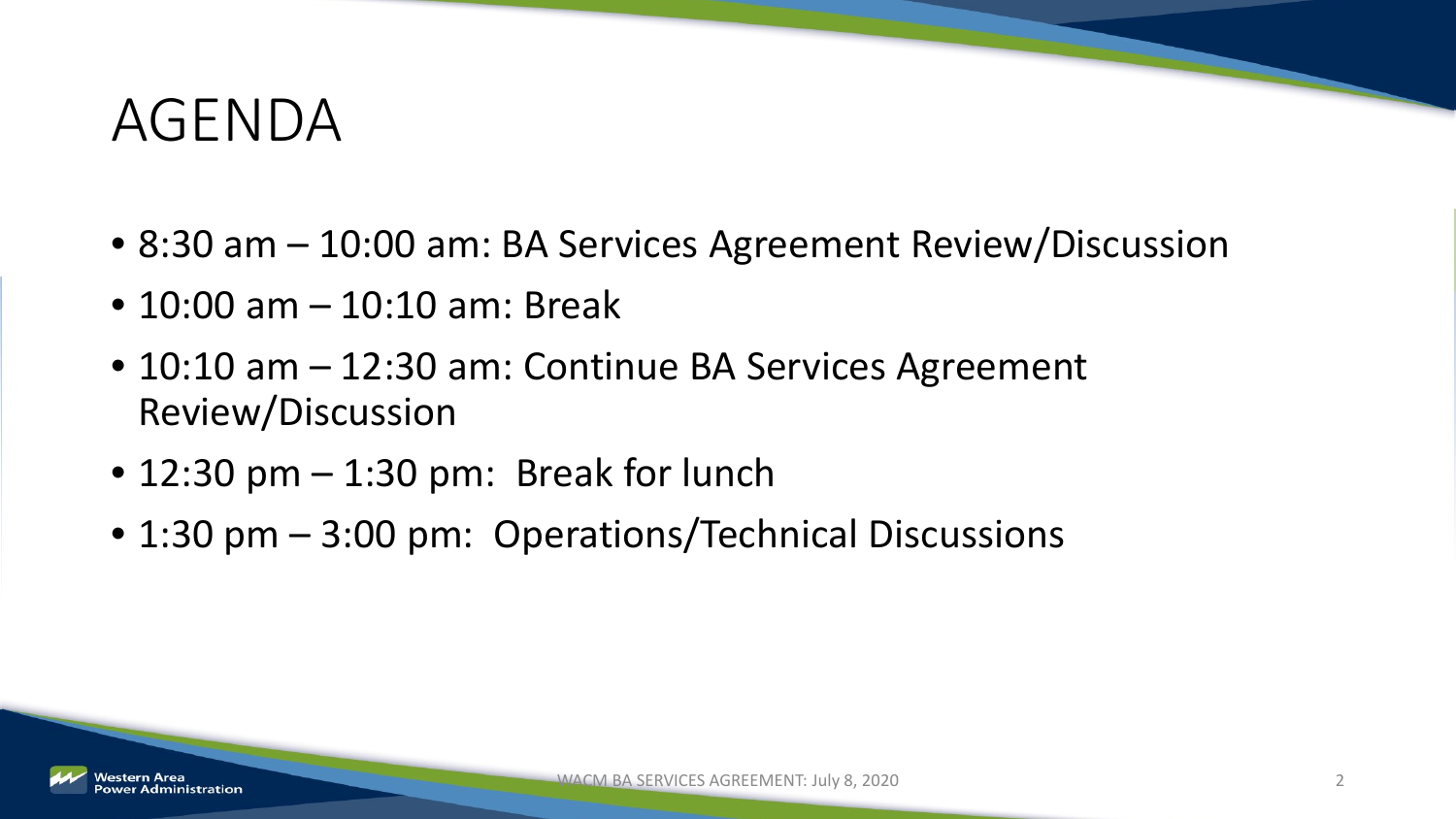## OVERVIEW

- Where We Are In The Process
- Comments Received
- Concerns Raised
- Changes Made
- Contract Review (Page Turn)
- Path Forward
- Questions
- Next Steps
- Non-BA Agreement Upcoming Milestones
- Agreement Points of Contact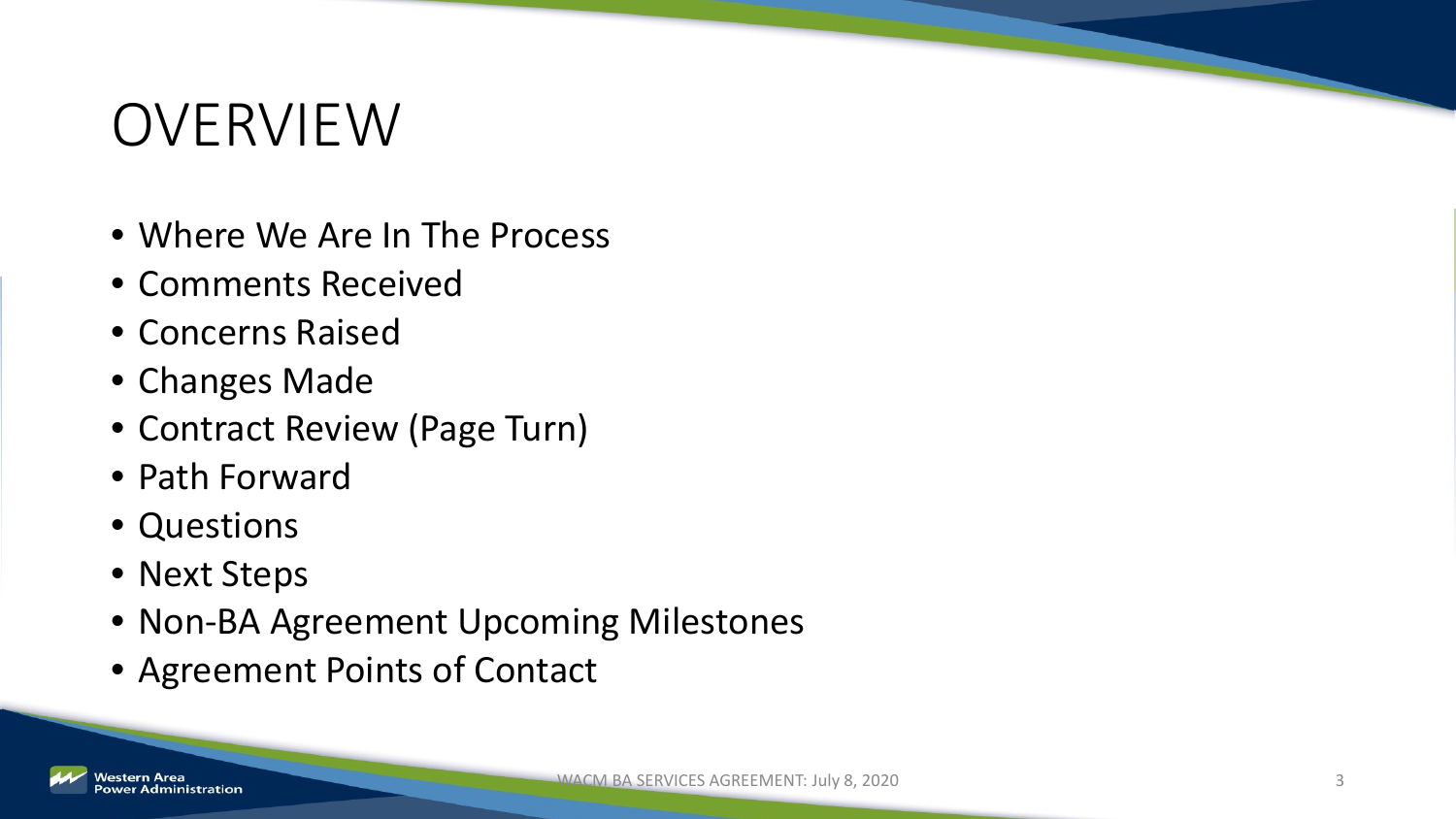## WHERE WE ARE IN THE PROCESS

- 4<sup>th</sup> and Final Draft
- Incorporate applicable comments from meeting today
- Finalize agreement: exhibit naming, section references, etc.
- Anticipate sending final template next week

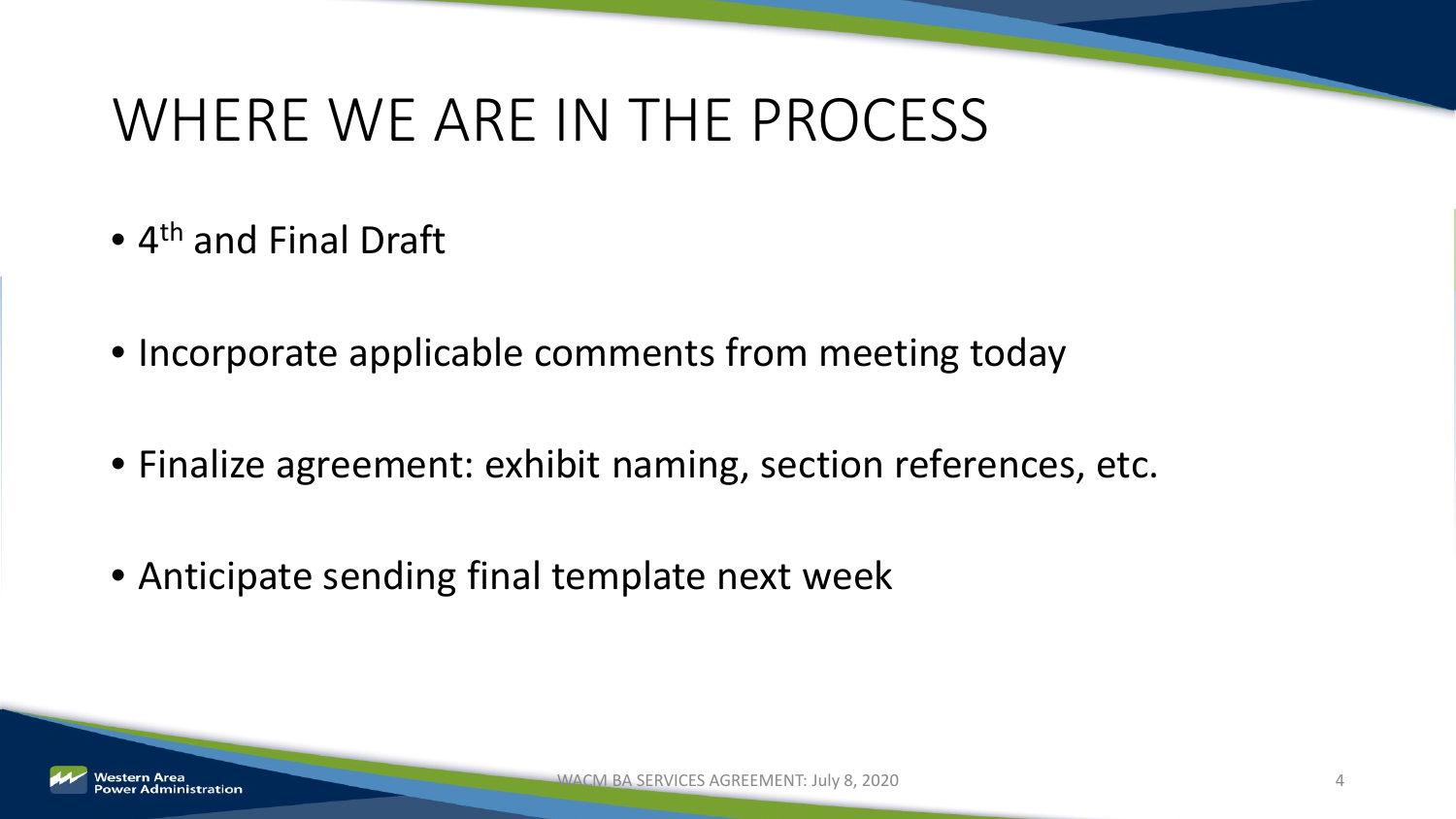## COMMENTS RECIEVED

- Thanks again to all who have submitted comments!
- Received approx. 200+ comments
- Use of Comment Form, once again, was very helpful
- Responses to comments sent out with 4<sup>th</sup> draft on June 30<sup>th</sup>

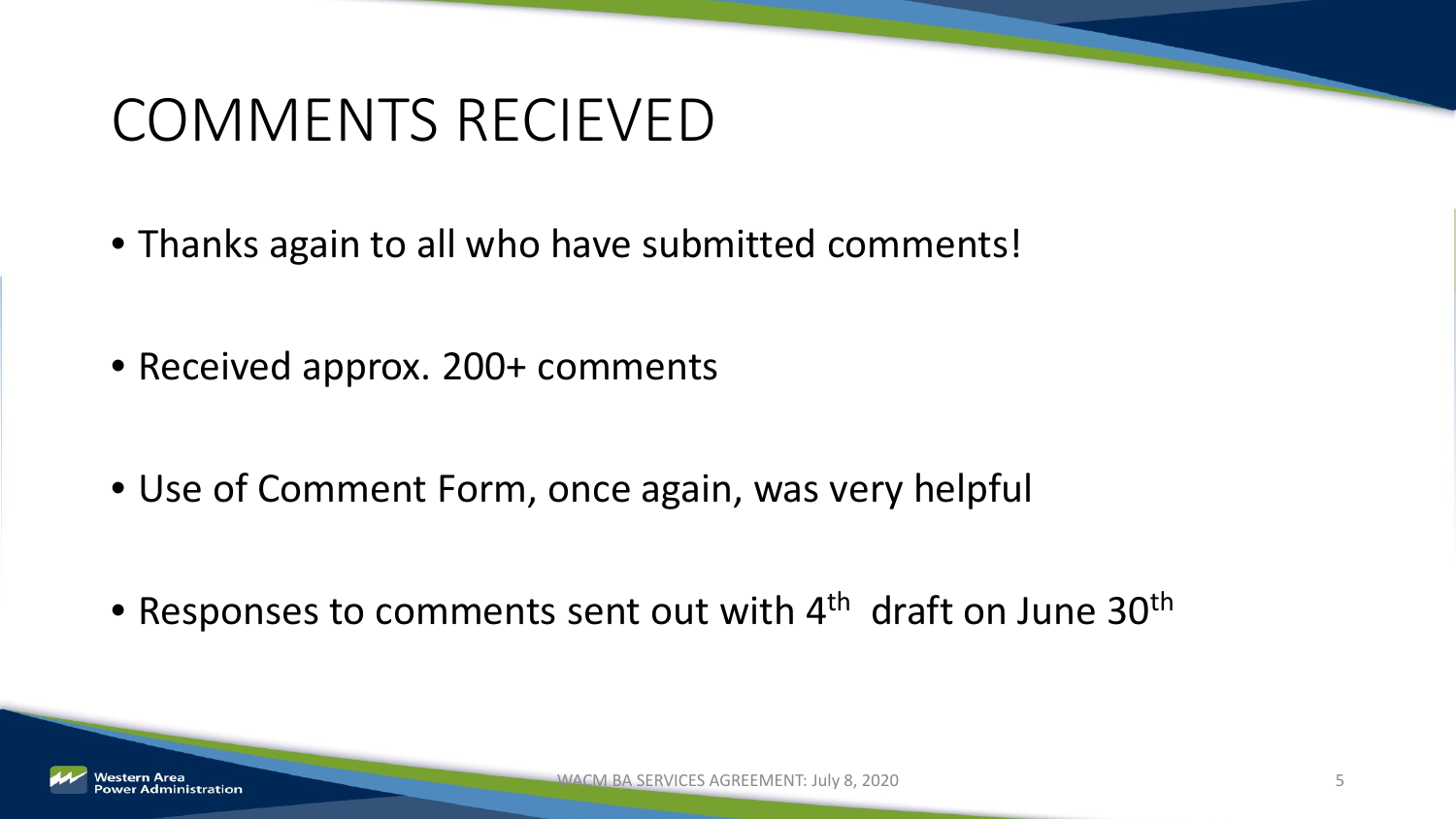## CONCERNS RAISED

- Concerns are similar to those raised previously
- Several areas where concerns were raised
	- Obligations as a TSP
	- How penalties would be assessed
	- Withdrawal costs from SPP
- WAPA has made several changes in response to these concerns, and other concerns

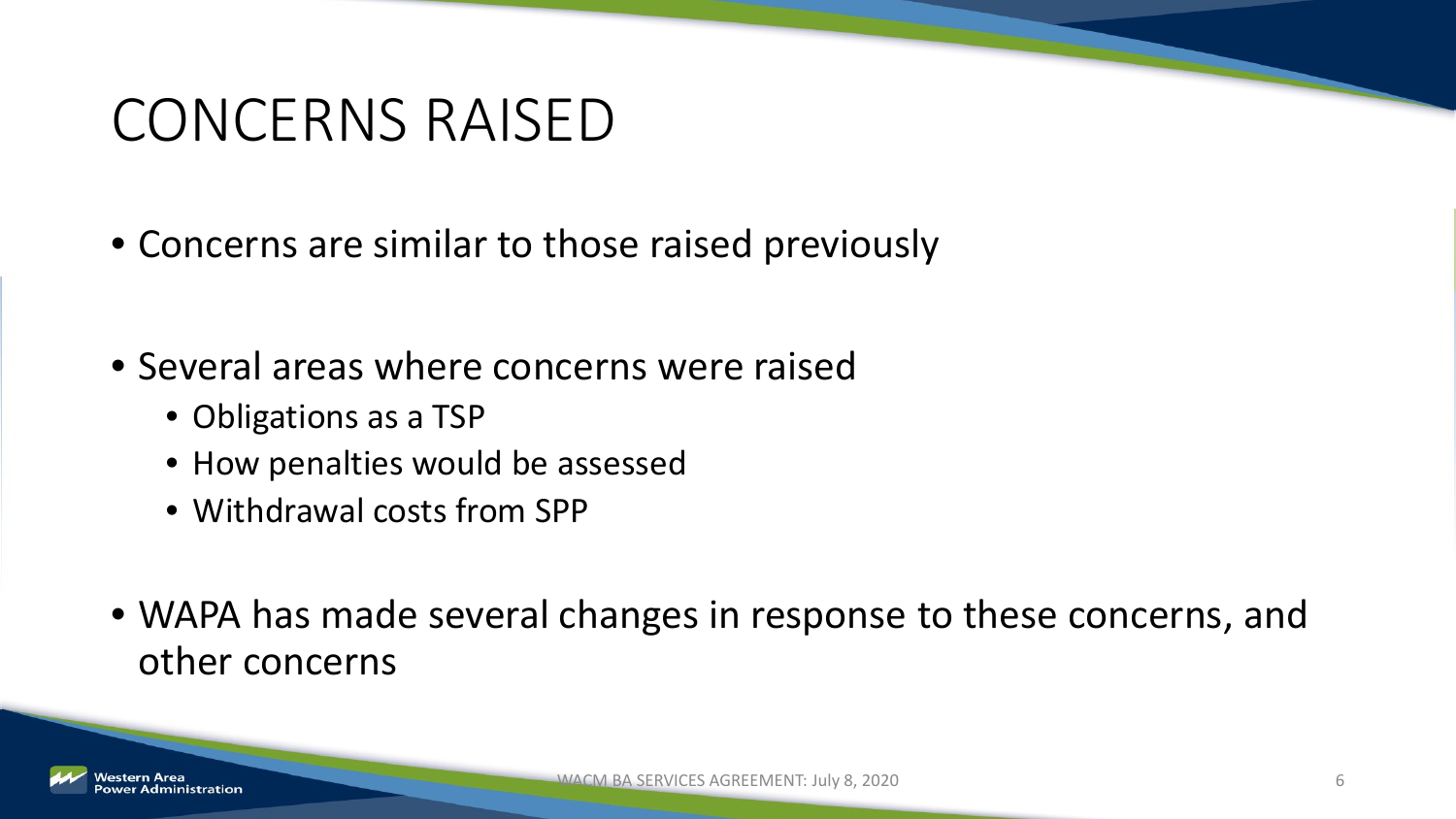- Section 5 Main Body Other Agreements
	- "This Agreement does not supersede or amend the terms of any existing contracts/agreements between the Parties"
- Section 7 Termination
	- 7.5 Early termination due to BA joining an RTO
	- 7.7 Effect of Termination "The Parties will cooperate, consistent with Good Utility Practice, to facilitate transfer of functions… to another BA."
- Section 9 TSPs within the BA
	- "…consistent with the terms of the TSP's OATT."
- Exhibit B BA Services
	- Revised Section 3.1 and added new 3.2, separated Real Power Losses from Scheduling Service

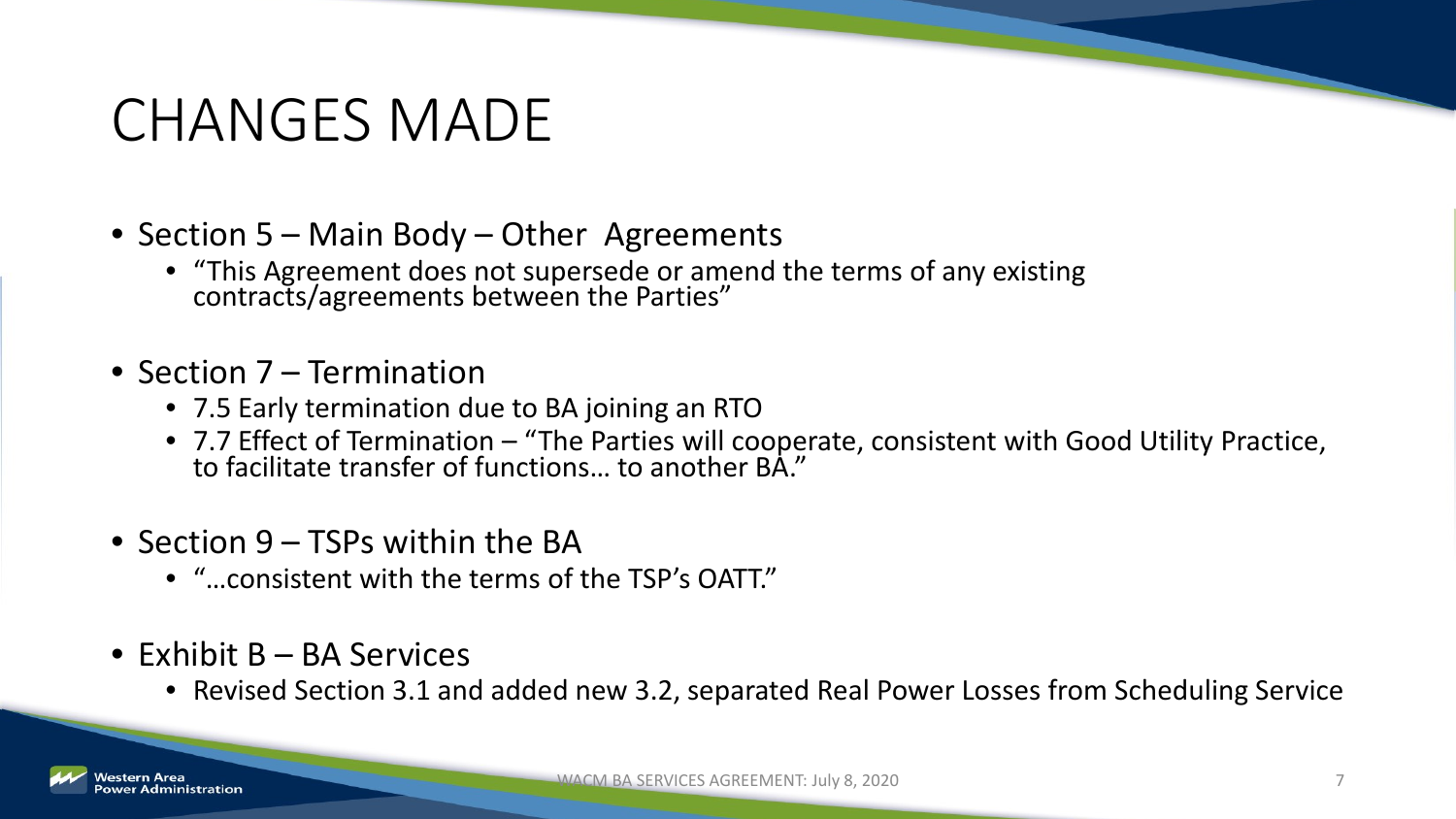- Exhibit B BA Services
	- Section 3.3 removed "in its sole judgement"
- Exhibit B BA Services
	- Section added section 3.6 moved "The BA Services provided to the Customer under this Agreement will be indicated for each meter in Exhibit A of this Agreement" from the section above and created new section (3.6)
- Exhibit C Reliability Coordinator
	- Added Section 2.4 for SPP RC customers with direct contract with SPP for RC **Services**

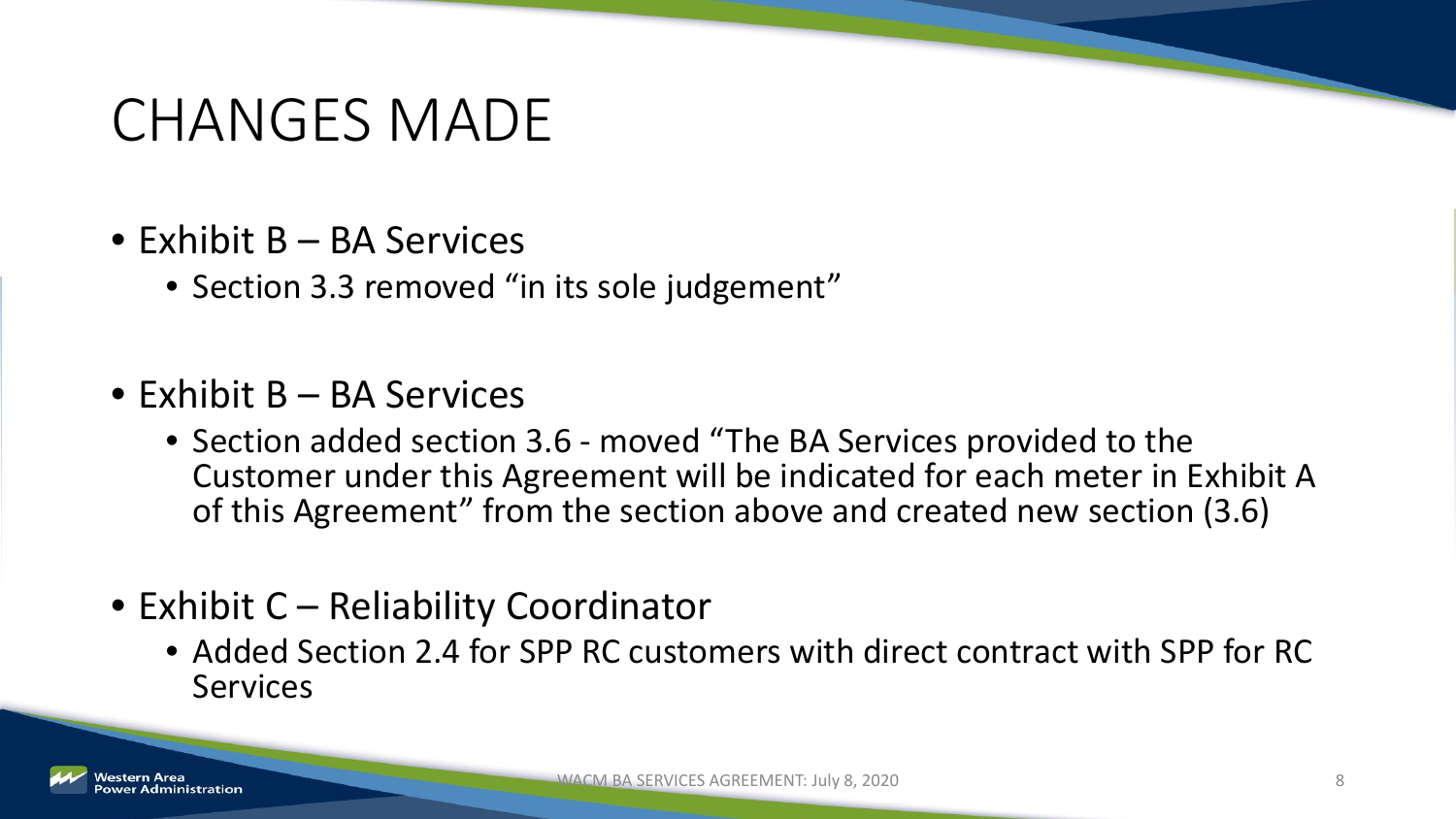- Exhibit H POI, Metering, Comm, Scheduling, and OPS
	- Section 2.5 Interconnections
		- Since not all customers have interconnection agreements, will need to add this language back into the agreement
- Exhibit H Comm and Data Requirements
	- Added Section 3.1 Data Requirements from language from the body
- Exhibit I Sensitive Information and Information Security
	- Added missing Sensitive Information description, 2.1, 2.2, 2.3,2.4
- Exhibit K General Contract Provisions
	- Added Section 8.3 SPP WEIS Withdrawal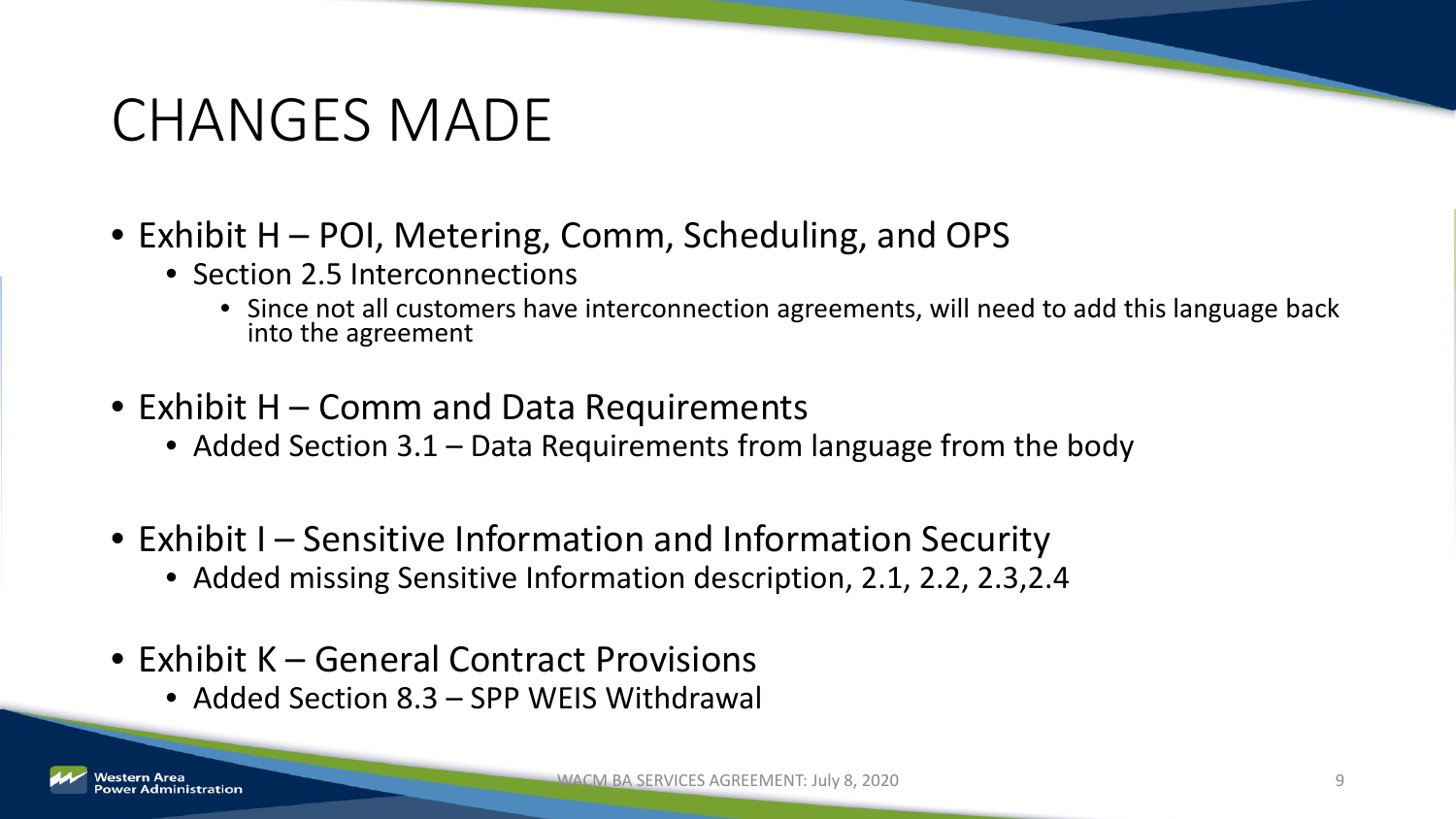- Exhibit K General Contract Provisions
	- Revised Section 9 Penalties
- Changed Transmission Losses to Real Power Losses Service throughout

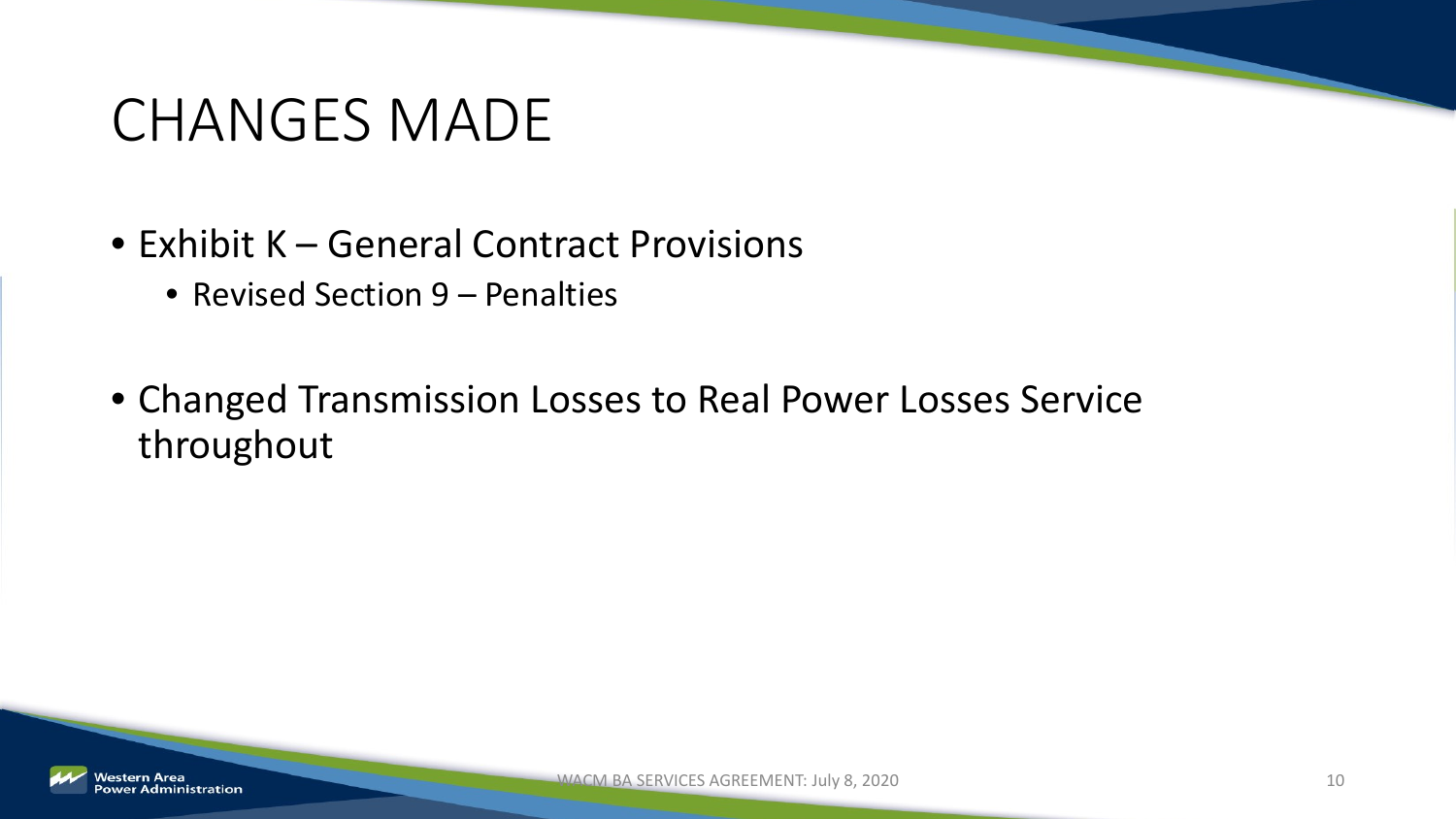## CONTRACT REVIEW

• Page Turn of the Agreement

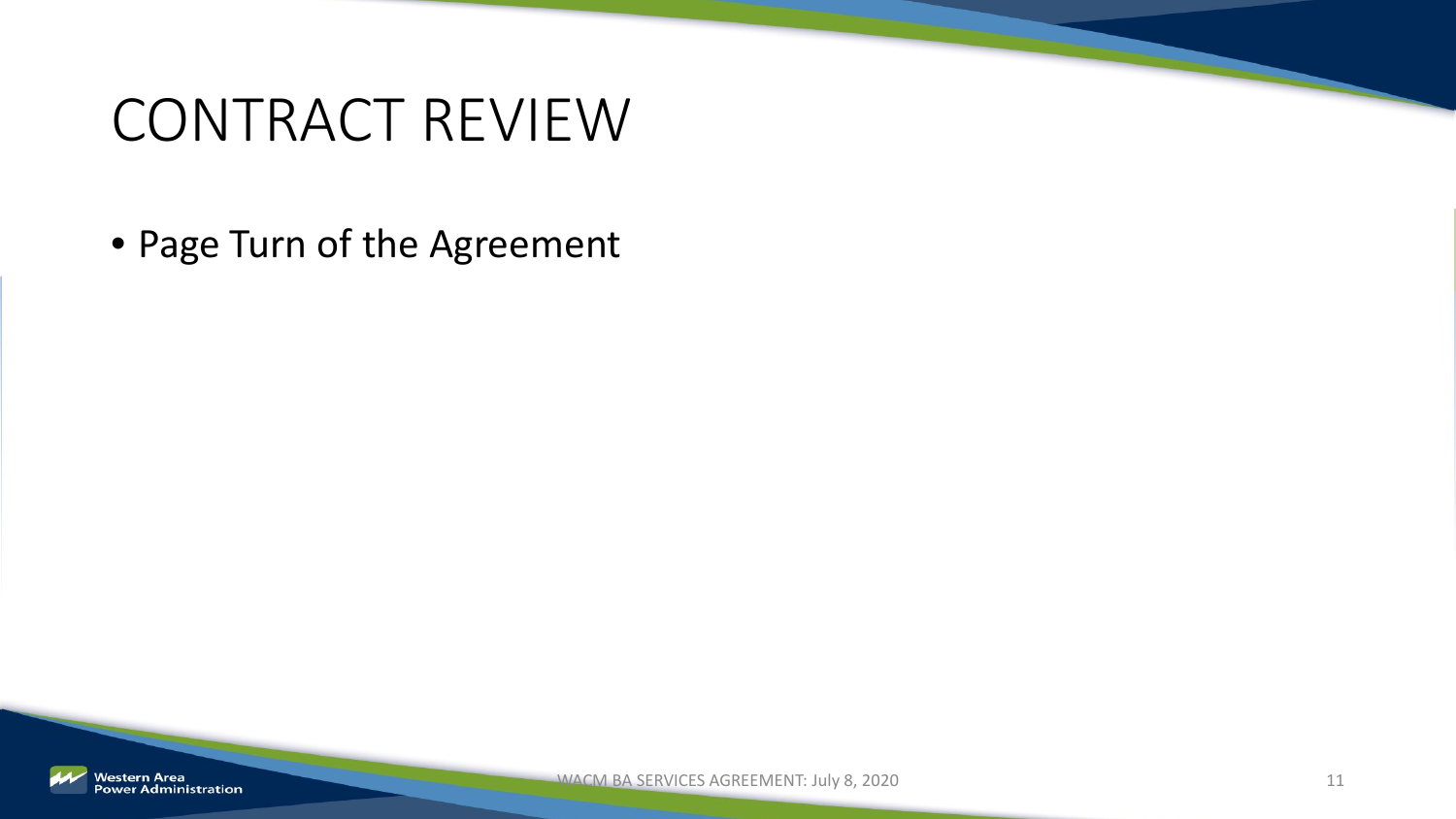## PATH FORWARD

- By July 22<sup>nd</sup>, please send the following information to Joymay:
	- Who is signing, address of signatory, formal corporate name
	- Any legislation or other specific information your organization will need in the Exhibit G (Specific Requirements)
	- Written notice identifying the acceptable alternative arrangements for BA **Services**
- WAPA will develop the documents for each entity
- WACM continues to meet with each entity to discuss each party's Exhibit A

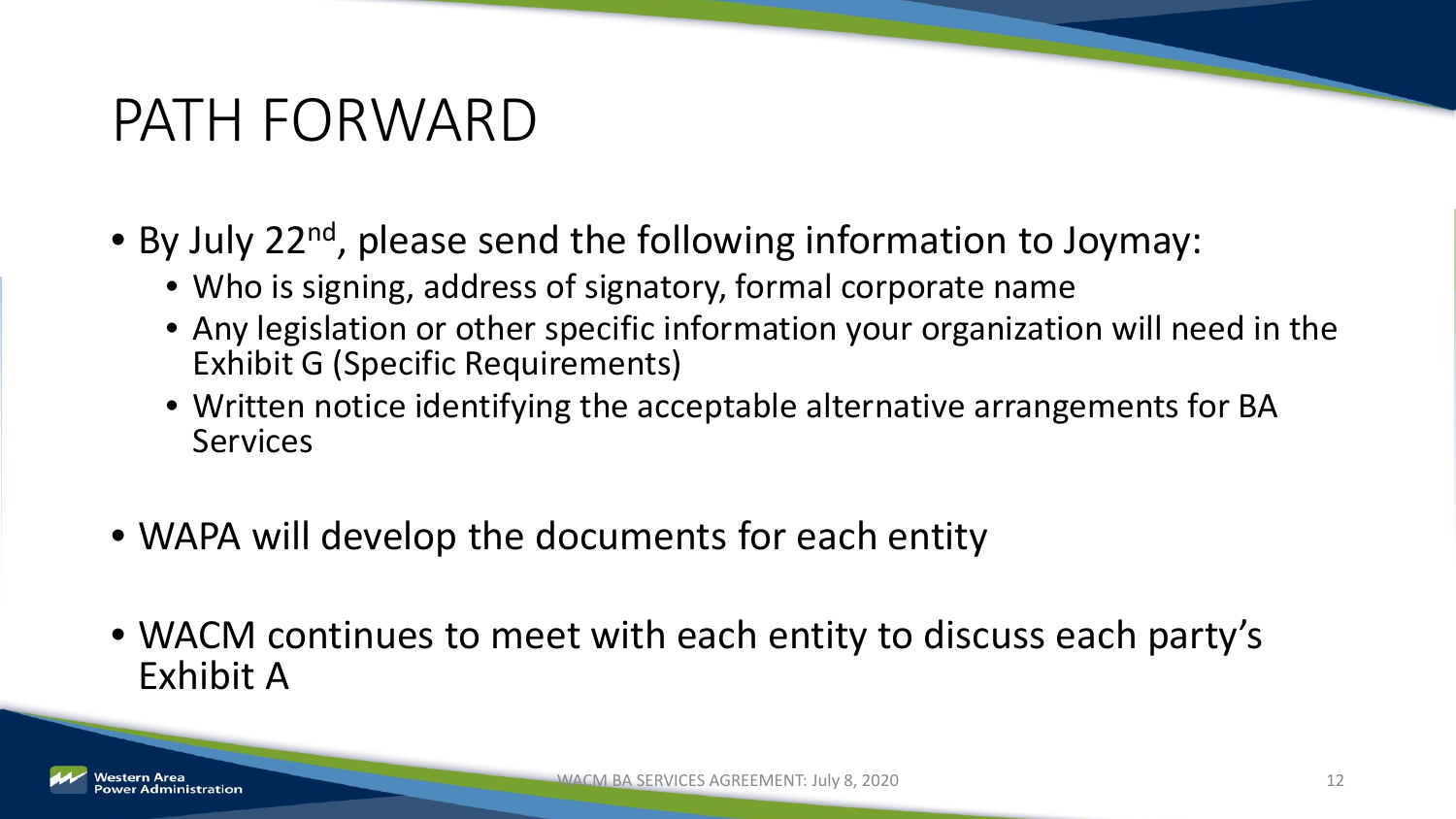## QUESTIONS

- WAPA's Responses
- Changes made to the agreement
- Outstanding Concerns

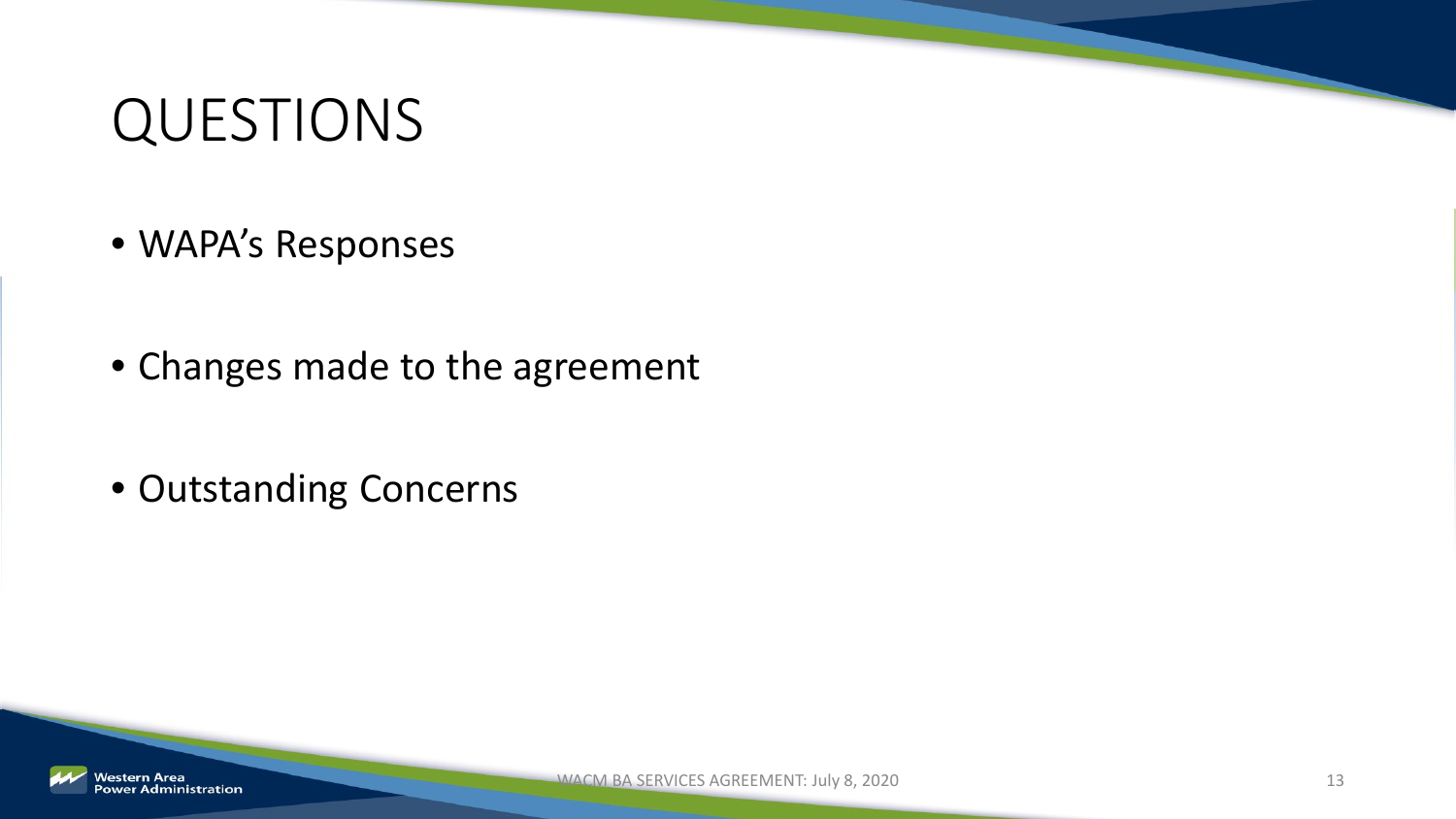## ESTIMATED TIMELINE

- July 8<sup>th</sup>: Customer meeting to discuss draft
- July 22<sup>nd</sup>: Written notice for acceptable alternative arrangements
- End of July: Agreements Signed

Concurrent with this timeline, WAPA will be continuing to meet with customers individually to discuss draft Exhibit A.

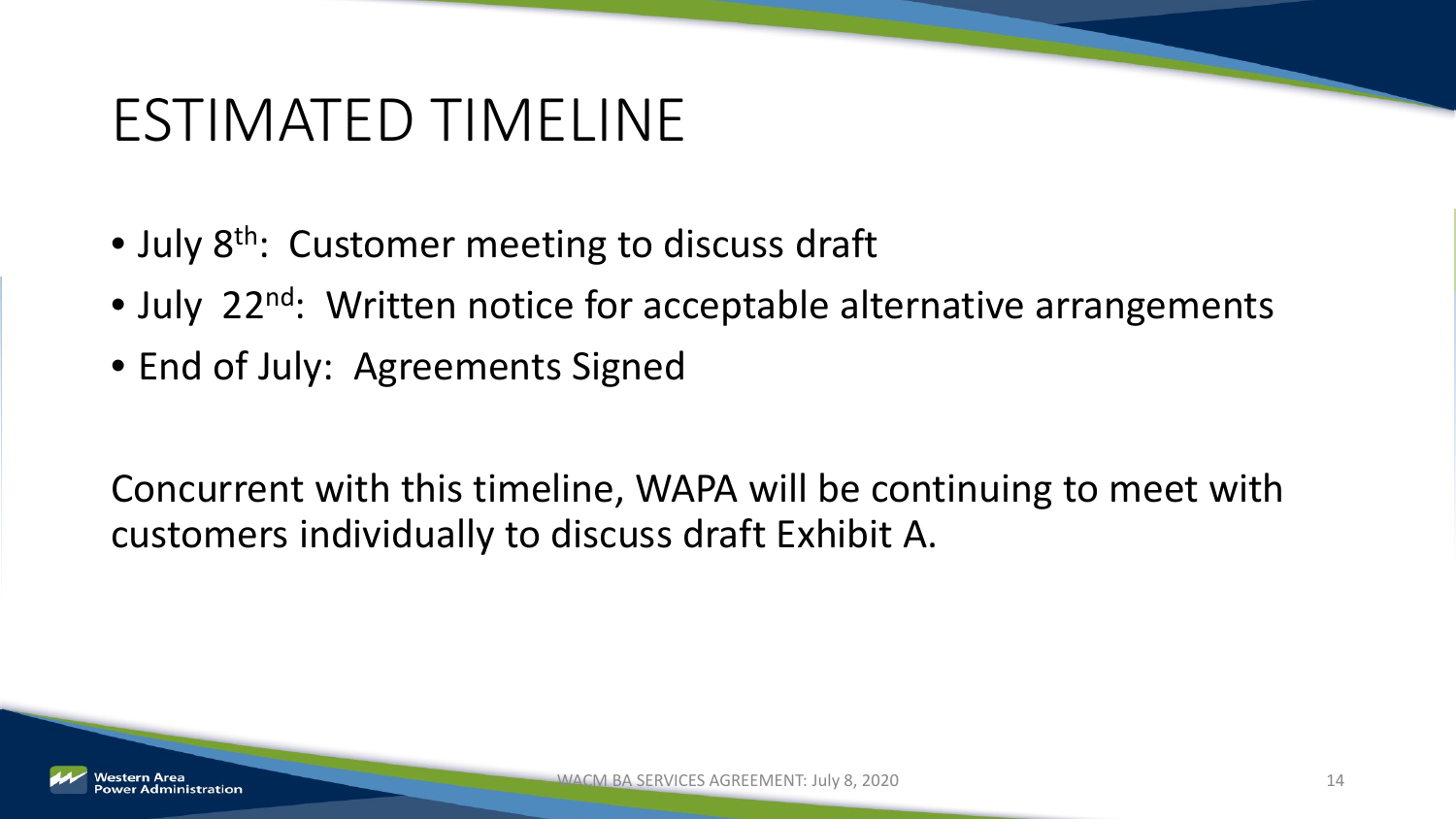## UPCOMING EVENTS (Not BA Agreement Related)

- OATT
	- revisions occurring, posted on OASIS 6/16; meeting on 6/22; in 30 day comment period
- August: Operations market trial begins
- July: Short-term Rates Brochure distributed
- NLT Jan. 1, 2021: Short-term rates signed
- Feb 1, 2021: WEIS go-live
- Operations will discuss additional upcoming events in their presentation this afternoon